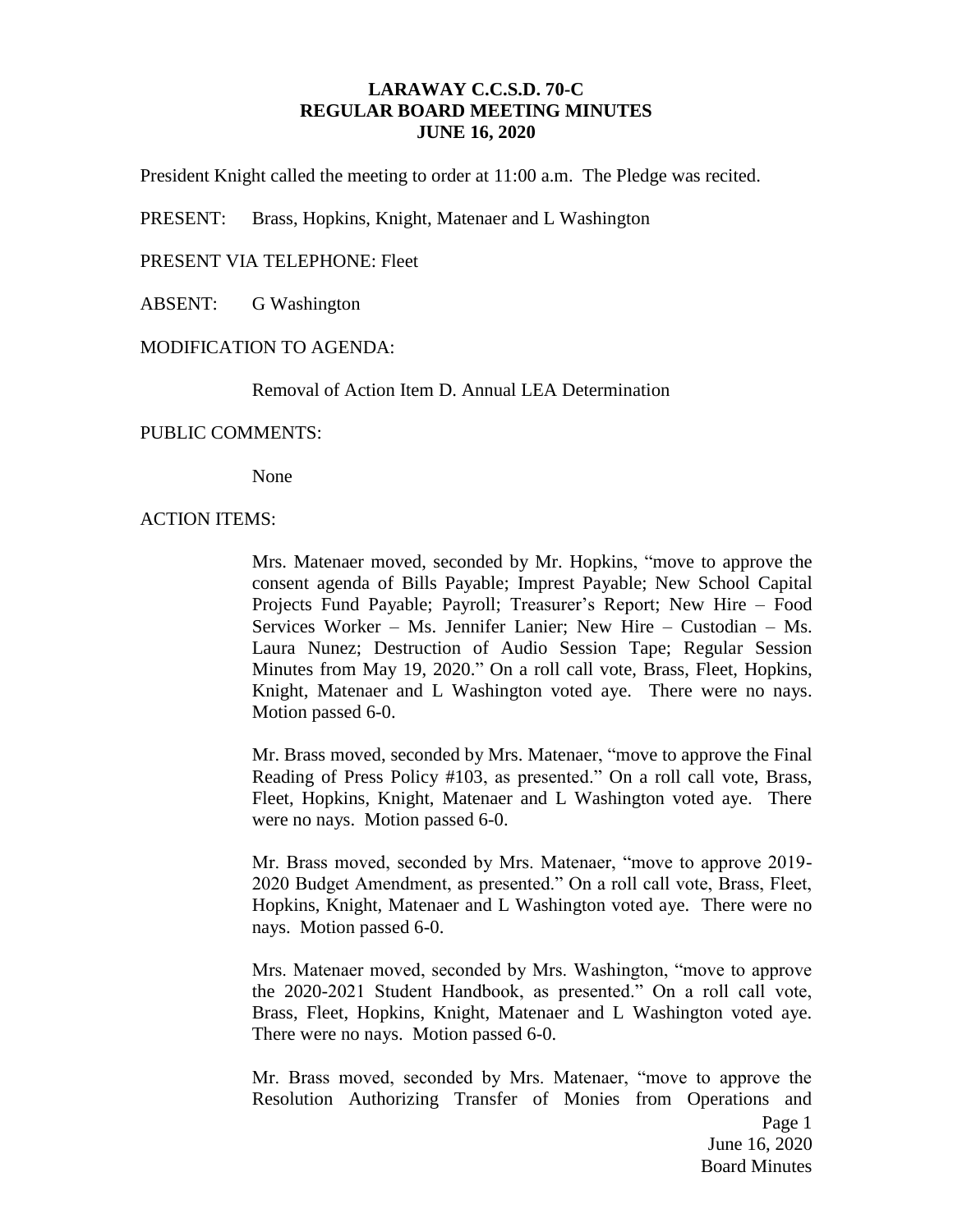Maintenance to Education Fund, as presented." On a roll call vote, Brass, Fleet, Hopkins, Knight, Matenaer and L Washington voted aye. There were no nays. Motion passed 6-0.

Mr. Hopkins moved, seconded by Mr. Brass, "move to approve the Resolution Authorizing Transfer of Monies from Fire Prevention and Safety, as presented." On a roll call vote, Brass, Fleet, Hopkins, Knight, Matenaer and L Washington voted aye. There were no nays. Motion passed 6-0.

Mrs. Matenaer moved, seconded by Mrs. Washington, "move to Pre-Approve the July 2020 Bills Payable." On a roll call vote, Brass, Fleet, Hopkins, Knight, Matenaer and L Washington voted aye. There were no nays. Motion passed 6-0.

Mrs. Matenaer moved, seconded by Mr. Hopkins, "move to approve the Designation of Interest Earned, as presented." On a roll call vote, Brass, Fleet, Hopkins, Knight, Matenaer and L Washington voted aye. There were no nays. Motion passed 6-0.

Mr. Brass moved, seconded by Mrs. Washington, "move to Abolish the Working Cash Fund, as presented." On a roll call vote, Brass, Fleet, Hopkins, Knight, Matenaer and L Washington voted aye. There were no nays. Motion passed 6-0.

## BUILDING ADMINISTRATION REPORTS:

Nothing at this time.

### SUPERINTENDENT'S REPORT:

A. Triple I Conference – Laraway will be presenting this year

#### REPORTS/DISCUSSIONS:

A. Bus Barn RFP – Attorney is working on this B. Opening of school in the fall

### ANNOUNCEMENTS – FOR THE GOOD OF THE LARAWAY AREA:

Nothing at this time.

#### TOPICS FOR FUTURE DISCUSSIONS AND RECOMMENDED BOARD ACTION:

Nothing at this time